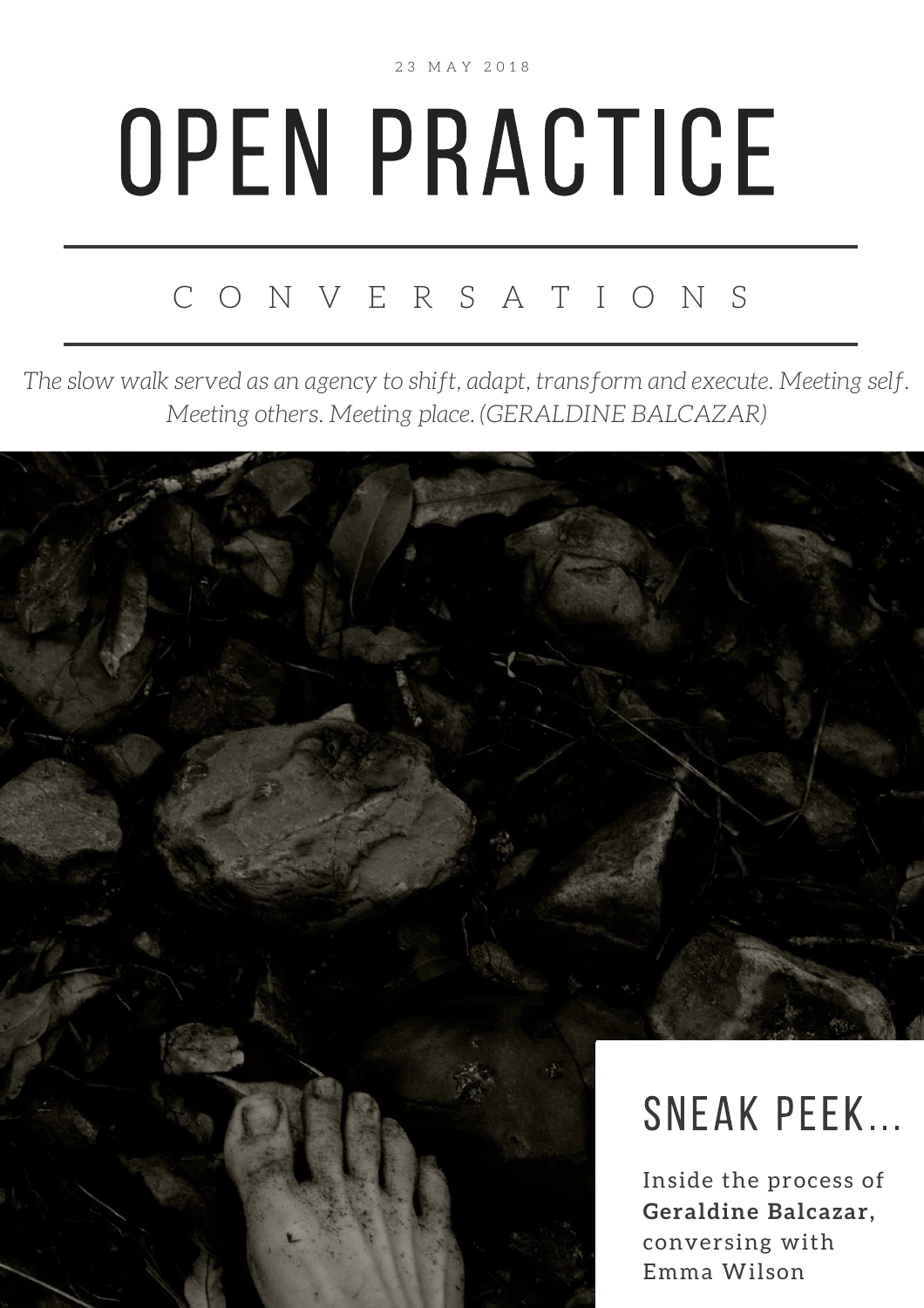*Hello Gerrie, welcome to Brisbane. Would you like to share something about the session you facilitated this week and your experience of Open Practice?*

Time and Pace emerged as the focus of the OP session I facilitated this week. We begun by taking the practice outdoors and sitting by the river to take in the warm air. We chatted about evolution and how our bodies have adapted over generations to hold what is present with us today.

In initiating the conversation it became evident the impact of my chosen words on the group (as a facilitator) once we began to converse. In hearing the group refer to evolution i became very excited about our various perceptions of time in reference to evolution...Could our movement, breath and body have evolved that morning from the time we rose to arriving at OP?

TIME struck like lightning, together with my previous observations of pace (leading up to OP). We slowed time down and took an overly slow walk along the path by the river. Taking in and paying close attention to movement, the body, thoughts and surroundings. Swallows and cyclists navigated seamlessly around us as we slowed down to our environment. The slow walk served as an agency to shift, adapt, transform and execute. Meeting self. Meeting others. Meeting place. Leading us inside to a group movement reflection of our experience.

I experienced Open Practice to be a community and space built for a supportive exchange of humanity - leading to an embodied recharge from this practice. I was excited to play with process and give myself permission to break outside my structure in facilitating.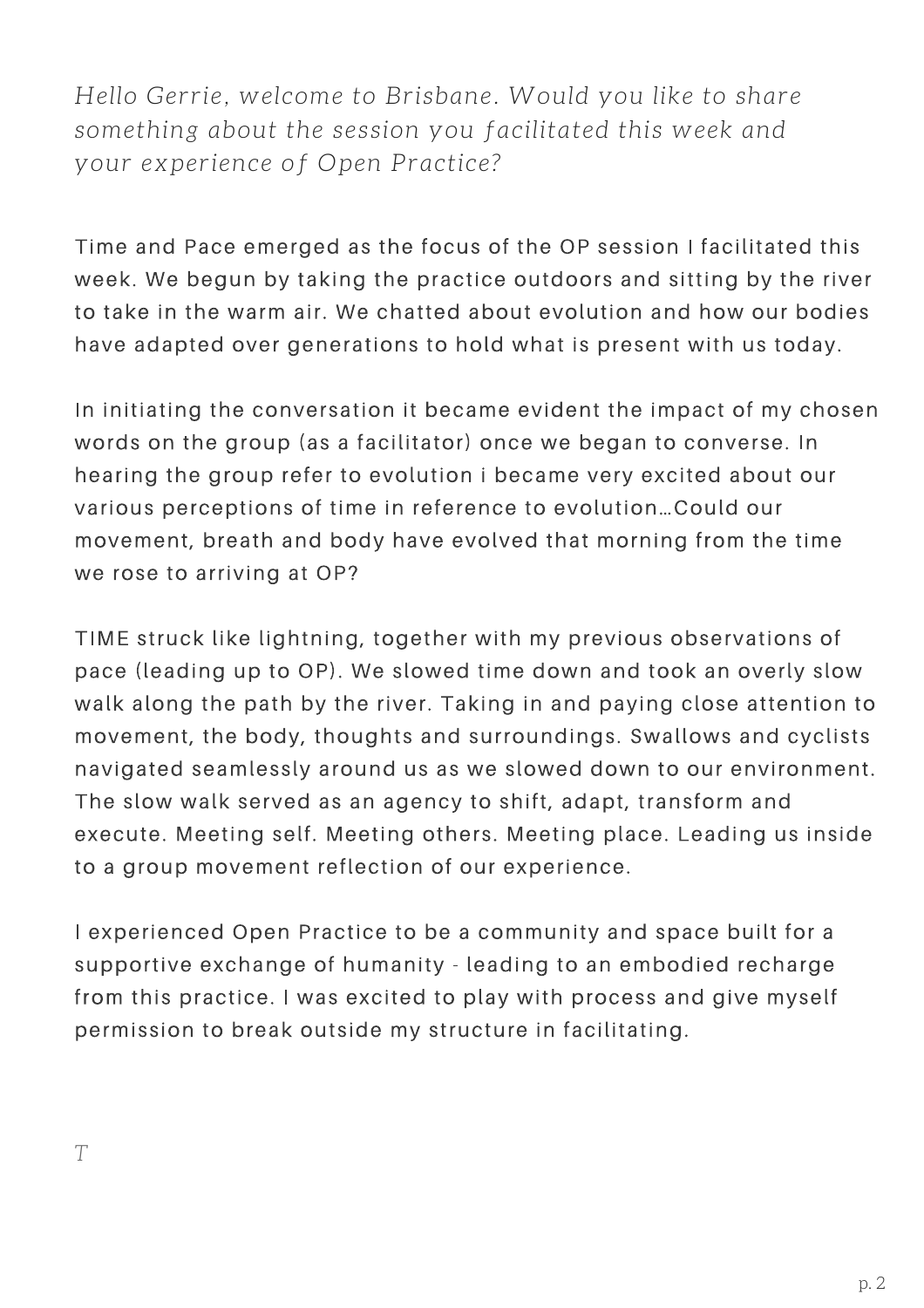The slow walk sounds delicious Gerrie! Lots of thoughts arising… maybe a series of comments rather than a question... It sounds like a site of potentiality. The image in my mind of a group of people being slow together makes me think of a social body that is ordered quite differently from our 'normal' everyday body of doing. Was this interface with the social codes/etiquettes something you were interested in exploring, or was it more a self inquiry of noticing what happens when we slow down… or perhaps something else entirely?

The slow walk was a suggestion I wanted to bring into OP which arrived from my interactions with my surroundings and place on the Gold Coast. Living in Sydney (for almost 30 years) I observed more and more that the sky was seen less and less. As the buildings around me grew taller, I was seeing the sun and the sky less. I began placing myself in open spaces and observing my movement in place. Taking myself more and more to places like Riddells Creek, Victoria for a change of pace, to dance, in an open space, surrounded by nature (Riddells Creek has an incredible studio in nature facilitated by Alice Cummins and Ross Colliver).

Being Slow Together. Social Body. Everyday Body of Doing. Where all present within the practice of slow walking at OP. The pace of our everyday body doing, does not always hold time or a place to slow and when we do there is a simplicity in the doing that can be transforming. Open Practice provided a space for dance to occur from a place of being slow together through a social body. Slowing down together provided a moving mediation through our everyday doing of walking. The social body shifted simultaneously within us and the environment around us. Thanks for your insights, thoughts and observations on the slow walk Emma.